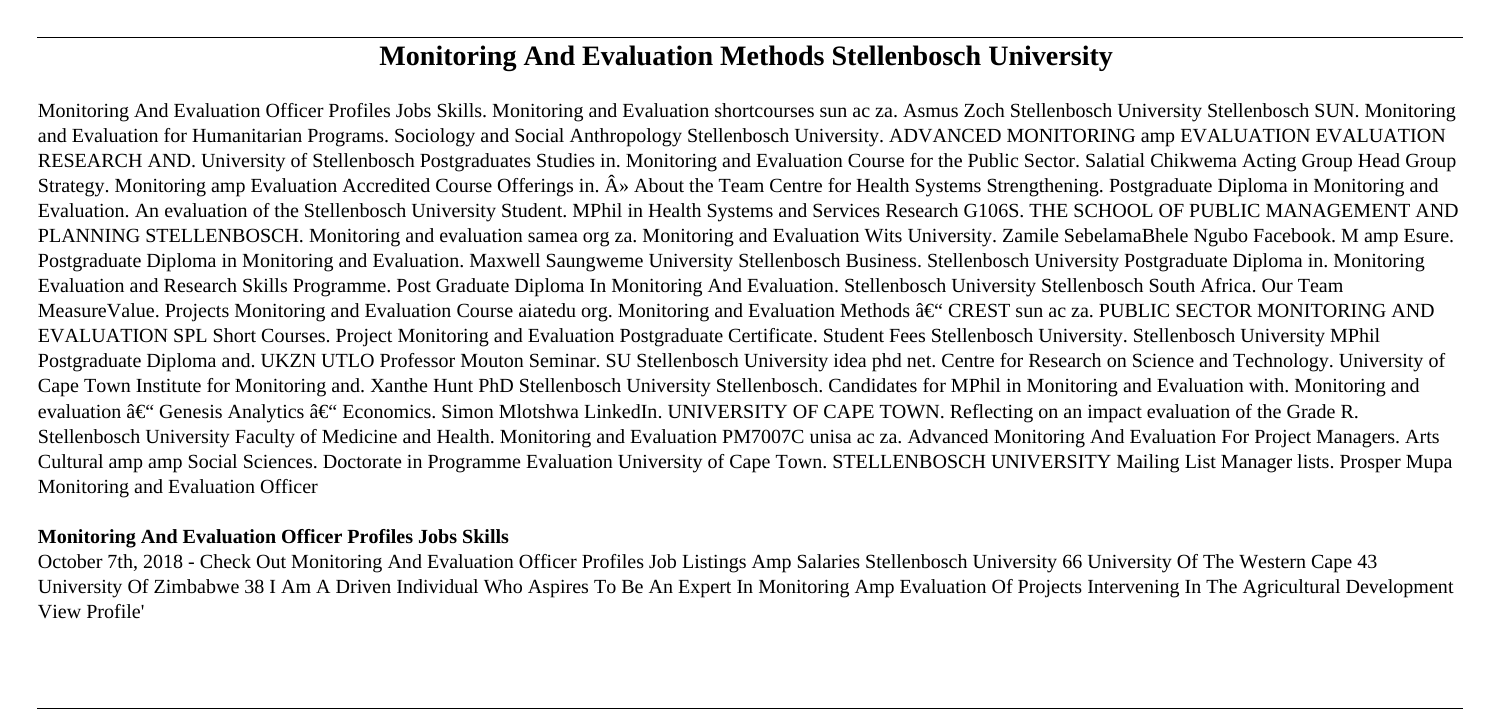### '**Monitoring And Evaluation Shortcourses Sun Ac Za**

October 9th, 2018 - The School Of Public Leadership At Stellenbosch University The School Of Public Leadership At Stellenbosch University Has Established A Reputation For Equipping South Africans In The Public Sector And Civil Society With The Necessary Knowledge Insights And Application Skills''**Asmus Zoch Stellenbosch University Stellenbosch SUN** October 11th, 2018 - Asmus Zoch of Stellenbosch University Stellenbosch SUN with expertise in Microeconomics Labor Economics and Development Economics Read 7 publications and contact Asmus Zoch on ResearchGate,

#### '**Monitoring and Evaluation for Humanitarian Programs**

October 10th, 2018 - The course will provide concrete conceptual frameworks for mixed methods use both qualitative and quantitative in program monitoring and evaluation Methodological and implementation challenges as well applications in program assessment impact development interventions and overall implementation will be discussed'

#### '**Sociology and Social Anthropology Stellenbosch University**

September 9th, 2018 - Sociology and Social Anthropology Stellenbosch University Short Courses in Social Science Research Methods 2017 The Department of Sociology and Social Anthropology invites you to enrol for our second '**advanced monitoring amp evaluation evaluation research and**

**october 8th, 2018 - advanced monitoring amp evaluation evaluation research and analysis 3 day training course 2 introduction this 6 credit heqf 2007 level 9 short** course covers knowledge of a formal postgraduate • critically compare various quantitative and qualitative evaluation methods leadership spl of stellenbosch **university su a late**'

#### '**University of Stellenbosch Postgraduates Studies in**

**October 14th, 2018 - The Centre for Research on Evaluation Science and Technology at University of Stellenbosch invites applications for its Postgraduate Diploma in Monitoring and Evaluation M amp E Methods**''*monitoring and evaluation course for the public sector*

*october 11th, 2018 - this skills programme provides the learner with the knowledge skills attitudes and values to understand and apply monitoring and evaluation in the public sector group training all our courses are available as group training sessions*'

### '**salatial chikwema acting group head group strategy**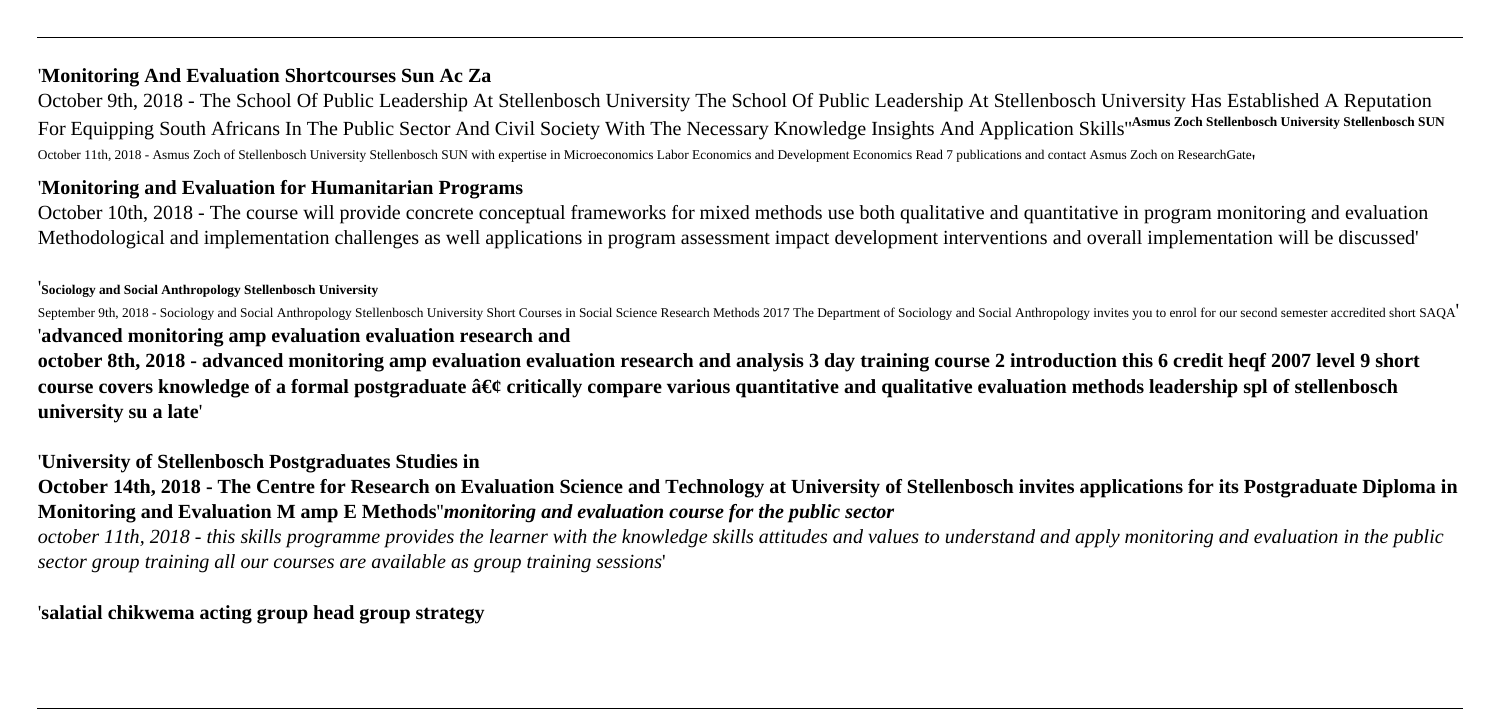october 7th, 2018 - view salatial chikwema $\hat{a} \in T^M$ s profile on linkedin the world s largest professional community stellenbosch university universiteit stellenbosch postgraduate diploma monitoring and evaluation methods postgraduate diploma monitoring and evaluation methods 2011  $\hat{a}\in$  2011 1 general principles and paradigms of evaluation studies''*Monitoring amp Evaluation Accredited Course Offerings in*

*October 6th, 2018 - Monitoring amp Evaluation Methods Centre for Research on Evaluation Science and The Centre for Research on Evaluation Science and Technology at Stellenbosch University offers one year postgraduate diploma in Monitoring and Evaluation distance learning options available By the end of September RSA citizens and*

August annually non"<sup>A</sup>» ABOUT THE TEAM CENTRE FOR HEALTH SYSTEMS STRENGTHENING

OCTOBER 5TH, 2018 - LUNGISWA NKONKI IS A SENIOR LECTURER AT STELLENBOSCH UNIVERSITY WHERE SHE CONVENES AND TEACHES ECONOMIC EVALUATION IN HEALTHCARE TO POSTGRADUATE STUDENTS SHE COMPLETED HER PHD IN HEALTH ECONOMICS AT THE UNIVERSITY OF BERGEN IN 2012'

### '**postgraduate diploma in monitoring and evaluation**

**september 29th, 2018 - the postgraduate diploma in monitoring and evaluation post graduate diploma provided by the stellenbosch university is a on campus post graduate diploma that takes place in private bag x1 matieland 7602 check all the details of this 1 years post graduate diploma**''**an evaluation of the stellenbosch university student**

september 8th, 2018 - the stellenbosch university student mentor programme smp was designed and implemented in 2003 as an intervention to address some of the problems encountered by first year students at the institution '*MPhil in Health Systems and Services Research G106S*

*October 11th, 2018 - Monitoring and evaluation Timetable Summary of timetable for modules Stellenbosch University's online learning environment Typically a Apply appropriate scientific principles and methods to the evaluation of health systems and services Evaluate dimensions of effectiveness efficiency humanity and equity of health*' '*THE SCHOOL OF PUBLIC MANAGEMENT AND PLANNING STELLENBOSCH*

*September 1st, 2018 - Scheduled Short Courses For 2010 The School Of Public Management And Planning Of Stellenbosch University Has A Number Of Stimulating And Empowering Programmes Focused On Providing The Necessary Knowledge Skills And Competencies That Will*'

#### '**Monitoring and evaluation samea org za**

October 7th, 2018 - Stellenbosch University COURSE OBJECTIVE To instill in the public sector monitoring and evaluation systems and practices that focus on delivering outcomes improving public sector performance and enhance

governance WHO SHOULD ATTEND'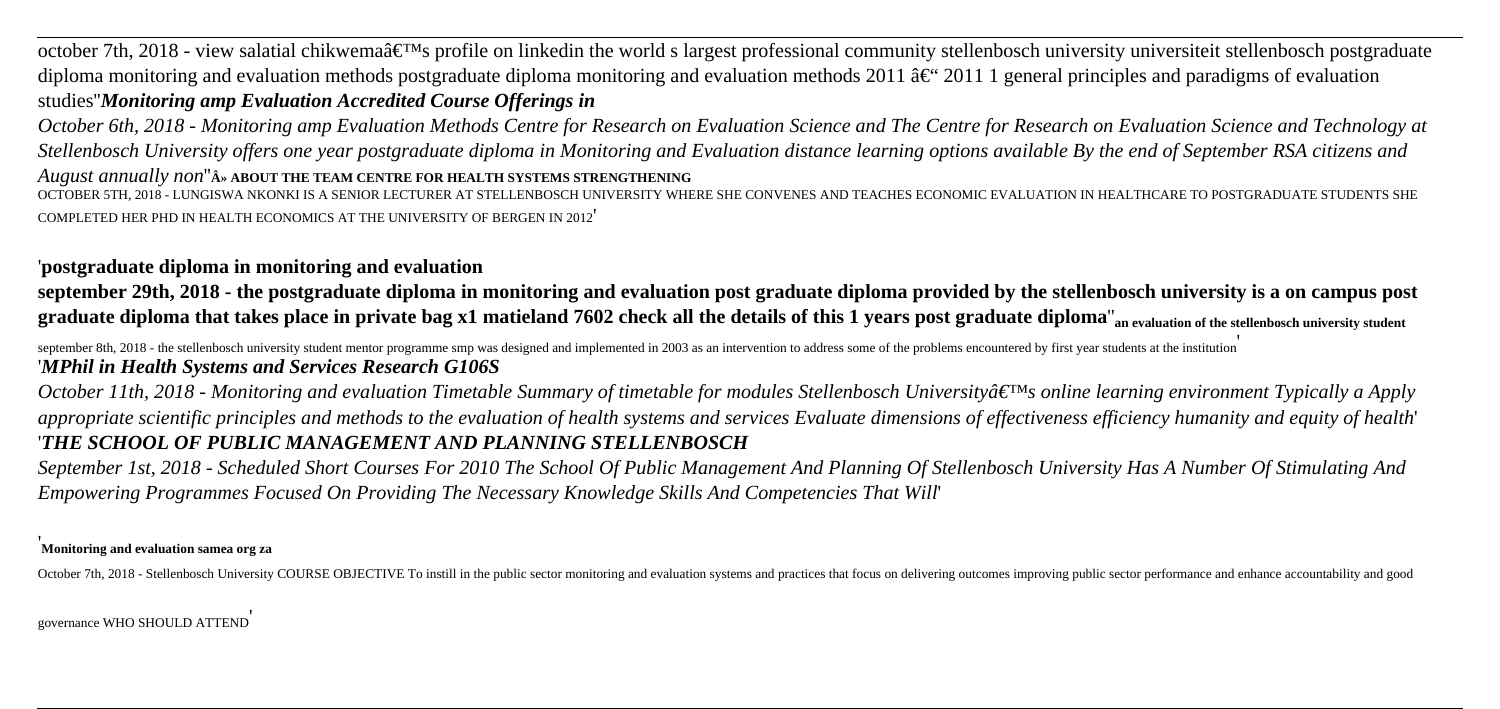'**Monitoring and Evaluation Wits University**

October 10th, 2018 - Start main page content Public and Development Sector Monitoring and Evaluation The Postgraduate Diploma in Management in the field of Public and Development Sector Monitoring and Evalution is a 1 year

degree'

#### '**zamile sebelamabhele ngubo facebook**

september 27th, 2018 - jan 31 2014 to nov 30 2015  $\hat{A}$ . magister monitoring and evaluation methods  $\hat{A}$ . stellenbosch western cape monitoring and evaluation nelson mandela metropolitan university''**M AMP ESURE**

OCTOBER 9TH, 2018 - HER INTEREST IN ISSUES RELATING TO MONITORING AND EVALUATION HAS GROWN OVER THE YEARS WHICH PROMPTED HER TO COMPLETE A POSTGRADUATE DIPLOMA IN MONITORING AND EVALUATION FROM STELLENBOSCH UNIVERSITY SHE IS CURRENTLY ENROLLED FOR AN MPHIL IN SOCIAL SCIENCE METHODS AT STELLENBOSCH UNIVERSITY'

## '**Postgraduate Diploma in Monitoring and Evaluation**

October 12th, 2018 - This one year programme provides training to students who require knowledge and skills in monitoring and evaluation methods It is aimed at professional and other individuals who are tasked with the design implementation monitoring and evaluation of programmes'

#### '**MAXWELL SAUNGWEME UNIVERSITY STELLENBOSCH BUSINESS**

OCTOBER 10TH, 2018 - MAXWELL SAUNGWEME UNIVERSITY STELLENBOSCH BUSINESS SCHOOL DEVELOPMENT FINANCE DEPARTMENT ALUMNUS STUDIES DONOR FUNDING AND NGO AID AND ECONOMIC GROWTH AND DEVELOPMENT FINANCE HAS OVER 15 YEARS $\hat{\sigma}$ etm experience of DOING CONTEXT ANALYSIS RESEARCH''**STELLENBOSCH UNIVERSITY POSTGRADUATE DIPLOMA IN** OCTOBER 10TH, 2018 - THE POSTGRADUATE DIPLOMA IN MONITORING AND EVALUATION METHODS IS A ONE YEAR MULTIMODAL COURSE ONLINE COURSE MODULES PLUS THREE CONTACT SESSIONS THAT COVERS THE BASIC PRINCIPLES CONCEPTS AND METHODS USED IN M AMP E STUDIES''**Monitoring Evaluation and Research Skills Programme**

October 10th, 2018 - The main aim of this programme is to equip participants with skills to undertake Monitoring and Evaluation M amp E functions The imparted skills will assist participants with the knowledge to design re

in practical applications of M amp E systems'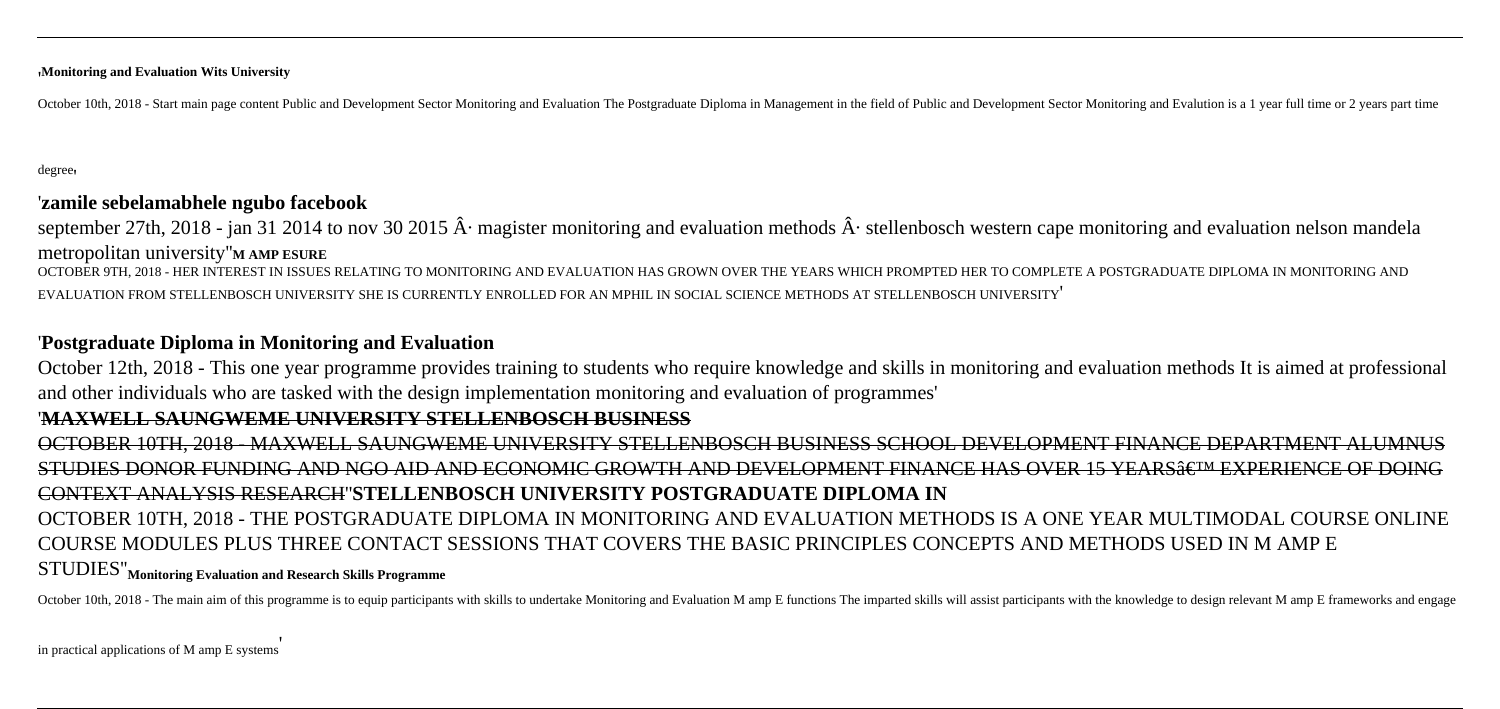'**Post Graduate Diploma In Monitoring And Evaluation**

**October 5th, 2018 - The Ministry of Devolution and Planning through the Monitoring and Evaluation Directorate MED is now working towards establishing results oriented assessment and reporting frameworks that monitor progress in implementation of sector and National strategies Africa Nazarene University envisages contributing and facilitating growth to a pool of professionals in the discipline of Monitoring**'

### '**Stellenbosch University Stellenbosch South Africa**

October 7th, 2018 - Stellenbosch University Can Accommodate About 6 500 Students In Approximately 31 University Residences And Other University Accommodation On The Stellenbosch Campus The Five Residences On The Tygerberg Campus Where The Faculty Of Health Sciences Is Situated House A Further 1 000 Students' '**Our Team MeasureValue**

October 1st, 2018 - Postgraduate Diploma Monitoring Amp Evaluation Methods Stellenbosch University Masters Of Philosophy HIV AIDS Management Stellenbosch University Certificate In Evaluation Amp Applied Research Methods Claremont Graduate University'

### '**Projects Monitoring and Evaluation Course aiatedu org**

**October 10th, 2018 - Office Administration amp Business Methods Course This exciting course provides an ideal opportunity for students to gain training in modern office procedures and computer applications and equips participants with secretarial and reception skills allowing them to confidently pursue careers in these areas**' '*MONITORING AND EVALUATION METHODS – CREST SUN AC ZA*

*OCTOBER 4TH, 2018 - MONITORING AND EVALUATION METHODS THE CENTRE FOR RESEARCH ON EVALUATION SCIENCE AND TECHNOLOGY CREST*  $O$ *FFERS THREE M AMP E PROGRAMMES*  $\hat{a}\in$ *" A POSTGRADUATE DIPLOMA IN MONITORING AND EVALUATION AN MPHIL IN MONITORING AND EVALUATION AND A PHD IN EVALUATION STUDIES STELLENBOSCH UNIVERSITY RW WILCOCKS BUILDING STELLENBOSCH 7600 SOUTH AFRICA*'

#### '*public sector monitoring and evaluation spl short courses*

*october 11th, 2018 - to instil in the public sector monitoring and evaluation systems and practices that focus on delivering outcomes improving public sector performance and enhance accountability and good governance*'

#### '*project monitoring and evaluation postgraduate certificate*

*october 11th, 2018 - individuals with a project monitoring and evaluation certificate can more effectively monitor and evaluate projects to improve program performance this*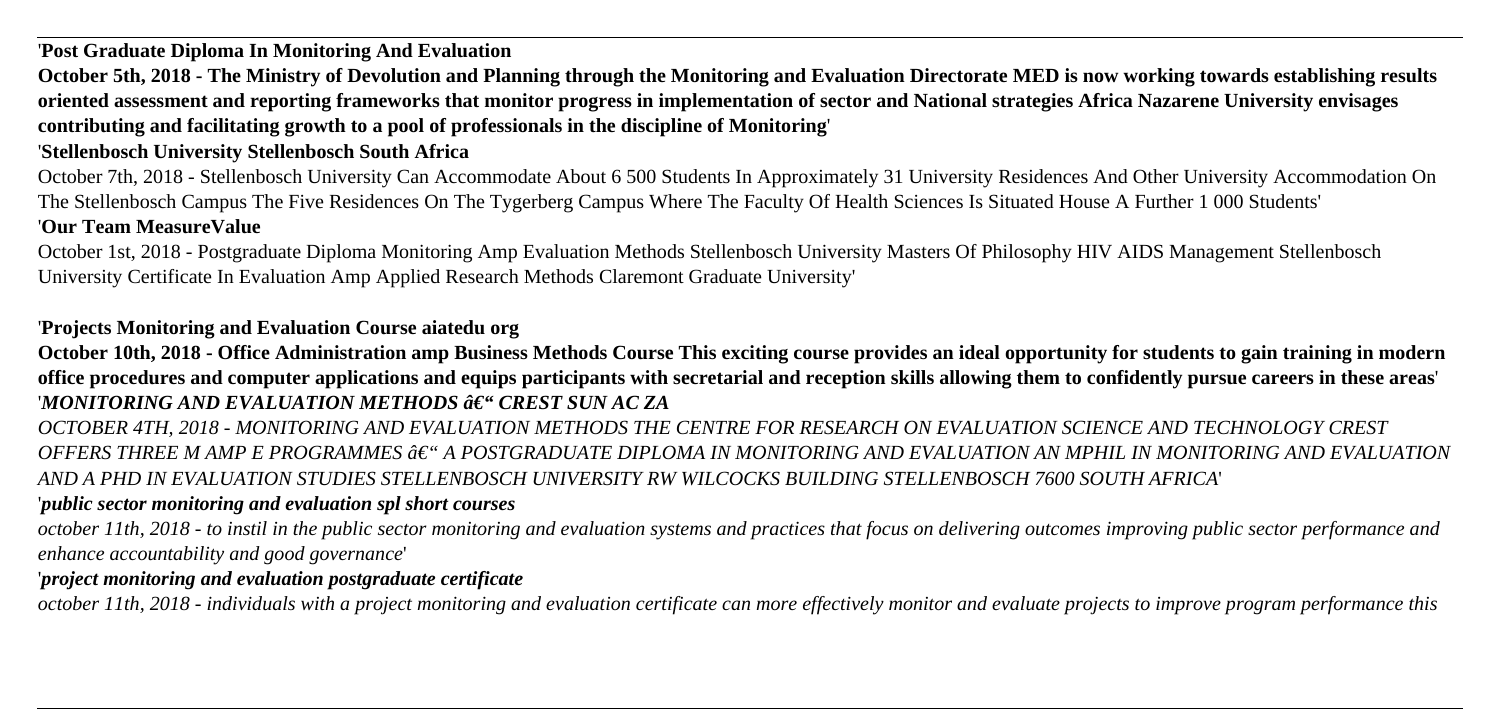*program will take participants through in depth training on m amp e plans within a proposal impact evaluations qualitative and quantitative methods and more*'

#### '**Student Fees Stellenbosch University**

October 9th, 2018 - 1 1 1 Official Addresses Of Stellenbosch University Correspondence On Academic Matters â€"i E Study Related Matters Bursaries Loans Etc â€"should Be Directed To

#### '**Stellenbosch University MPhil Postgraduate Diploma And**

October 8th, 2018 - Stellenbosch University MPhil Postgraduate Diploma And PhD In Evaluation This One Year Programme Provides Training To Students Who Require Knowledge And Skills In Monitoring And Evaluation Methods It Is Aimed At Professional And Other Individuals Who Are Tasked With The Design Implementation Monitoring And Evaluation Of Programmes'

#### '**ukzn utlo professor mouton seminar**

**october 7th, 2018 - he is programme director for the masters and doctoral programmes in social science methods in science and technology studies and for the postgraduate diploma in monitoring and evaluation methods at stellenbosch university**'

### '**SU Stellenbosch University idea phd net**

October 2nd, 2018 - The Centre for Research on Evaluation Science and Technology CREST was established as a research centre on the 1st of January 1995 in the Faculty of Arts and Social Sciences at Stellenbosch University In January 2010 it also became an academic department in the same Faculty'

### '*Centre for Research on Science and Technology*

*October 8th, 2018 - The programme will be of immediate benefit to everyone who is tasked with the design implementation monitoring and evaluation of public programmes and interventions More specifically the following people will find the course of value*''**University of Cape Town Institute for Monitoring and** September 22nd, 2018 - The Institute for Monitoring and Evaluation IME was founded in 2006 Stellenbosch University Centre for Research on Evaluation Science and Technology CREST Department of Performance Monitoring and Evaluation The Presidency Republic of South Africa Prävention mixed methods Prozess database Lehrevaluation statistics'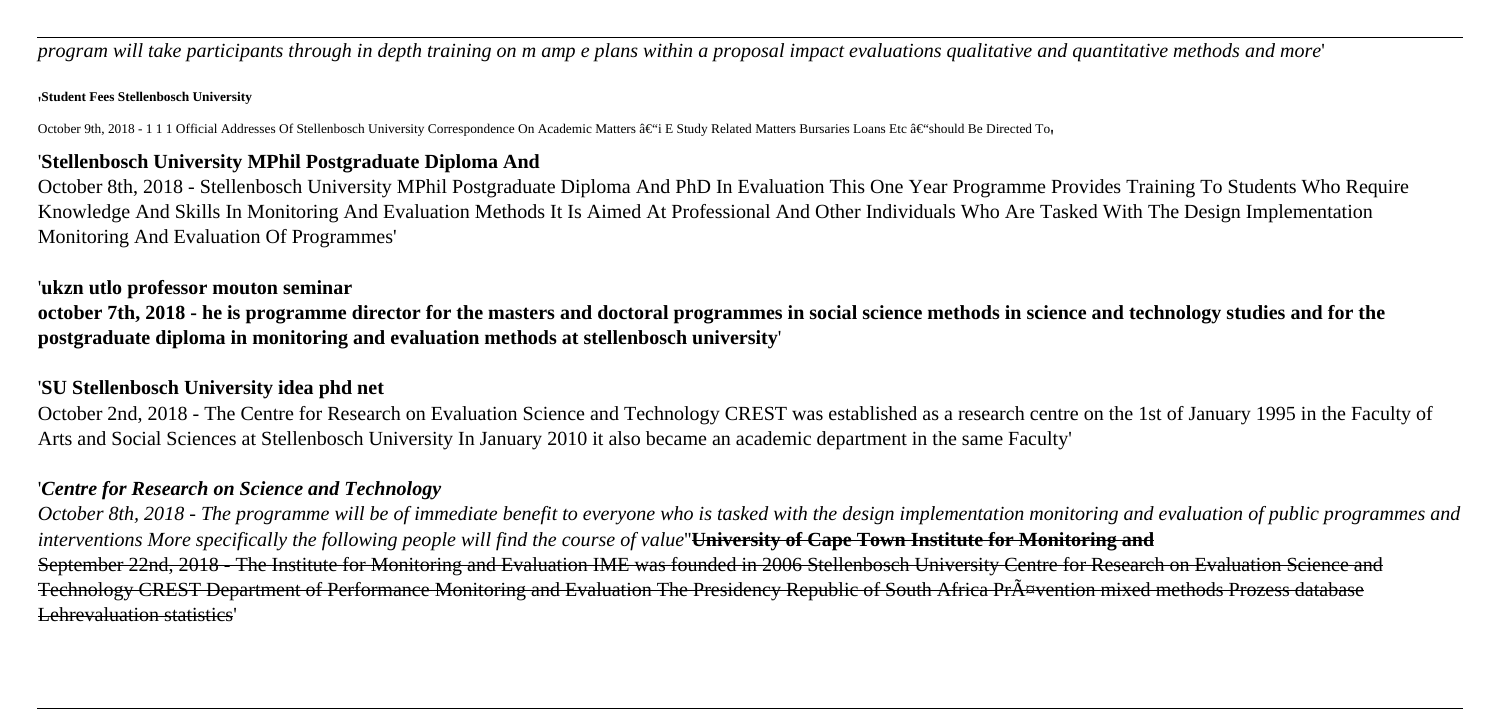#### '**xanthe hunt phd stellenbosch university stellenbosch**

october 2nd, 2018 - i have a phd in psychology and am currently employed as a researcher at the institute for child and adolescent health research at stellenbosch university although my work occurs accross five'

#### '**Candidates for MPhil in Monitoring and Evaluation with**

October 10th, 2018 - Evaluation at Stellenbosch University as a beneficiary of the Zenex Foundation Legacy Scholarship Mkhululi Mnyaka is reading for a Masters of Philosophy in Monitoring and Evaluation Methods at the Graduate Diploma in Monitoring and Evaluation from Stellenbosch University and a Master of Business a In addition to his academic'

### 'MONITORING AND EVALUATION  $\hat{\mathbf{a}} \in \mathcal{C}$  GENESIS ANALYTICS  $\hat{\mathbf{a}} \in \mathcal{C}$  ECONOMICS

OCTOBER 9TH, 2018 - LINDSAY HOLDS A MASTER'S IN MONITORING AND EVALUATION FROM STELLENBOSCH UNIVERSITY AND A MASTER'S IN HUMAN RIGHTS FROM THE LONDON SCHOOL OF ECONOMICS AND POLITICAL SCIENCE SHE IS A MEMBER OF THE SOUTH AFRICAN MONITORING AND EVALUATION ASSOCIATION AND THE AMERICAN EVALUATION ASSOCIATION'

#### '**SIMON MLOTSHWA LINKEDIN**

OCTOBER 6TH, 2018 - VIEW SIMON MLOTSHWA'S PROFILE ON LINKEDIN THE WORLD S LARGEST PROFESSIONAL COMMUNITY MONITORING AND EVALUATION METHODS PENDING STELLENBOSCH UNIVERSITY

#### UNIVERSITEIT STELLENBOSCH'

### '**UNIVERSITY OF CAPE TOWN**

**October 2nd, 2018 - UNIVERSITY OF CAPE TOWN FACULTY Institute for Monitoring and Evaluation FIELD FOCUS Training evaluation 3 days The Success Case Method 1 day The Certificate in Monitoring and Programme Evaluation plus a written evaluation report could constitute some**'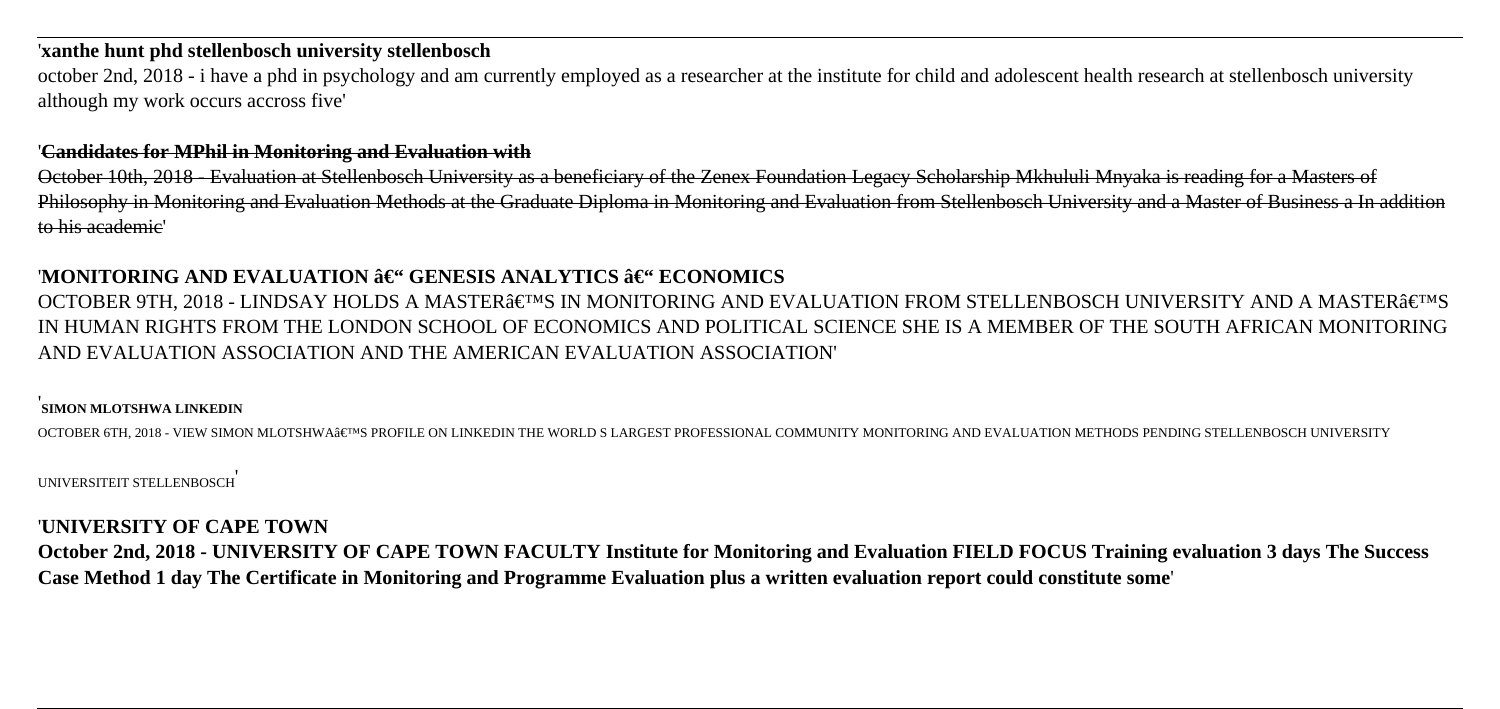#### '**Reflecting on an impact evaluation of the Grade R**

September 29th, 2018 - The African Evaluation Journal publishes high quality peer reviewed articles of merit on any subject related to evaluation and provide targeted information of professional interest to members of AfrE

#### evaluators across the globe' '**stellenbosch university faculty of medicine and health**

'

october 15th, 2018 - stellenbosch university faculty of medicine and health sciences survey methods 15 ix writing and reviewing scientific papers monitoring and evaluation" monitoring and evaluation pm7007c unisa ac za

*october 12th, 2018 - under graduate degree year module nqf level 7 credits 8 module presented in english purpose to enable the student to apply different approaches and methodologies to monitor and evaluate agricultural nutrition and health smme housing and local government programmes it includes the use of databases whilst assuring quality performance and sustainability*''**Advanced Monitoring And Evaluation For Project Managers**

October 7th, 2018 - Complexity Level M 2 Target Audience This Programme Is Designed For Individuals At Management Levels Of Both Private And Public Organisations Who Have Knowledge In Project Or Programme Design And Manage

Increasing Demand On Project And Or Programme Managers To Fulfil Monitoring And Evaluation Requirements''**Arts Cultural amp amp Social Sciences** October 4th, 2018 - The School of Public Leadership at Stellenbosch University The School of Public Leadership at Stellenbosch University has established a reputation for equipping South Africans in the public sector and c

insights and application skills''**DOCTORATE IN PROGRAMME EVALUATION UNIVERSITY OF CAPE TOWN** OCTOBER 10TH, 2018 - THE MINIMUM ADMISSION REOUIREMENT IS A MASTER'S DEGREE IN PROGRAMME EVALUATION WITH A COMPONENT IN OUANTITATIVE RESEARCH METHODS AT HEOF LEVEL 9 CANDIDATES

#### SHOULD HAVE AN AVERAGE MARK OF 65 FOR THEIR MASTER  $\hat{\mathbf{s}} \in \mathbb{R}^{T}$  and  $\mathbf{s} \in \mathbb{R}^{T}$

## '**STELLENBOSCH UNIVERSITY Mailing List Manager Lists**

October 5th, 2018 - University Of Stellenbosch Blast And Blast2go Users House Residence List Botzoo News Bowwus Stellenbosch University Chamber Choir Monitoring And Evaluation Methods MentalhealthInformation Mentor Recruitment Pieke Provinsies 2008 Charter Of Religious Rights''*PROSPER MUPA MONITORING AND EVALUATION OFFICER*

*OCTOBER 14TH, 2018 - STELLENBOSCH UNIVERSITY UNIVERSITEIT STELLENBOSCH MASTER OF PHILOSOPHY M PHIL MONITORING AND EVALUATION METHODS 2012 – 2013 MASTER OF PHILOSOPHY IN MONITORING AND EVALUATION METHODS PROSPER MUPA MONITORING AND EVALUATION OFFICER AT NATIONAL AIDS COUNCIL NATIONAL AIDS CONTROL COUNCIL*'